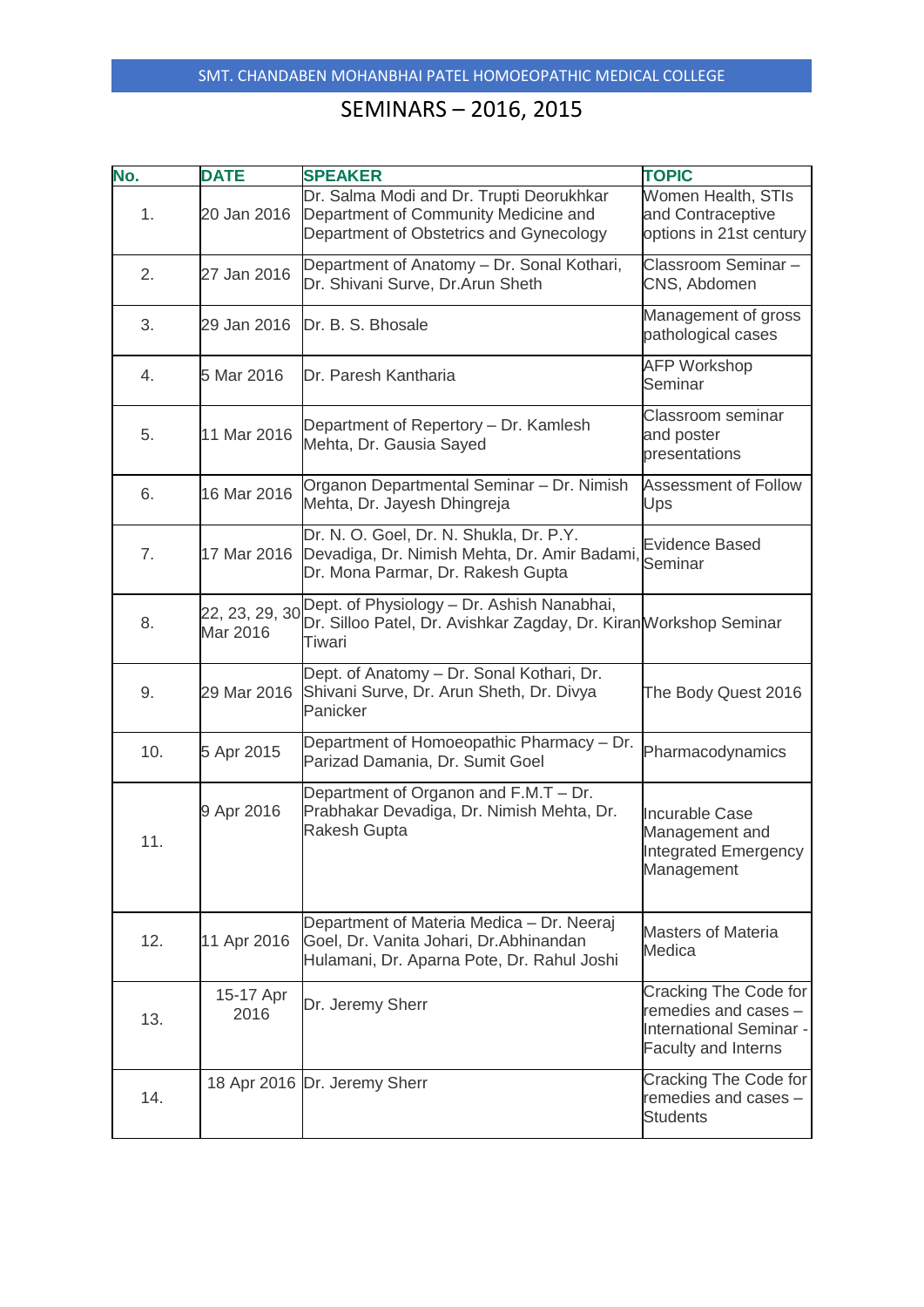| 15. |                   | 24 May 2016 LifeFirst Organisation                                                                                      | <b>Tobacco Cessation</b><br>Training Program -<br>Module 1                                        |
|-----|-------------------|-------------------------------------------------------------------------------------------------------------------------|---------------------------------------------------------------------------------------------------|
| 16. |                   | Dept. of Materia Medica - Dr. N. O. Goel, Dr.<br>14 Jun 2016 Vanita johari, Dr. Abhinandan Hulamani, Dr.<br>Aparna Pote | Understanding<br><b>Biochemic Tissue</b><br><b>Remedies</b>                                       |
| 17. | 17 Jun 2016       | Dr. Batra's Academy - Dr. Bindu Sharma, Dr.<br>Samir Chaukkar                                                           | Homoeopathy - Today<br>and Tomorrow                                                               |
| 18. |                   | 17 Jun 2016 Shri Mohan Savalkar                                                                                         | Journey to Wellness                                                                               |
| 19. |                   | 17 Jun 2016 Dr. Batra's Academy                                                                                         | Prize Distribution for<br><b>Final year Toppers</b>                                               |
| 20. |                   | 20 Jun 2016 Dr. Tarul Jadhav, Mr. Virendra Sonsaria                                                                     | International Yoga Day<br>Celebration                                                             |
| 21. |                   | 28 Jun 2016 Dr. Ankit Shah - Dept. of Medicine                                                                          | Introduction to<br>Radiology                                                                      |
| 22. | 10 Jul 2016       | Dr. Deepak Dalal                                                                                                        | <b>National Diabetes</b><br>Educator Program -<br>Session 1                                       |
| 23. | 11-12 Jul<br>2016 | LifeFirst Organisation                                                                                                  | <b>Tobacco Cessation</b><br>Training Program -<br>Module 2                                        |
| 24. | 20 Jul 2016       | Dr. Prakash Joshi - Dept. of Homoeopathic<br>Pharmacy                                                                   | Good Manufacturing<br><b>Practices</b>                                                            |
| 25. | 28 Jul 2016       | Dr. Rajeev Jerajani, Dr. Rakesh Gupta - Dept.<br>of Forensic Medicine and Toxicology                                    | Law and Practices for<br>Homoeopathic<br>Physician and its<br>application in clinical<br>practice |
| 26. | 23 Aug 2016       | Dept. of Anatomy - Dr. Sonal Kothari, Dr.<br>Shivani Surve, Dr. Arun Sheth                                              | Organ Donation -<br>Living after Living                                                           |
| 27. |                   | 28 Aug 2016 Dr. Deepak Dalal                                                                                            | <b>National Diabetes</b><br>Educator Program -<br>Session 2                                       |
| 28. |                   | 29 Aug 2016 LifeFirst Organisation                                                                                      | <b>Tobacco Cessation</b><br>Training Program -<br>Module 1                                        |
| 29. | 16 Sep 2016       | Dept. Of Repertory - Dr. Kamlesh Mehta, Dr.<br>Gausia Sayed, Dr. Prachi Singh                                           | Seminar - Quantum<br>Utility of Intellectual<br>Zeal                                              |
| 30. |                   | 18 Sep 2016 Dr. Deepak Dalal                                                                                            | <b>National Diabetes</b><br>Educator Program -<br>Session 3                                       |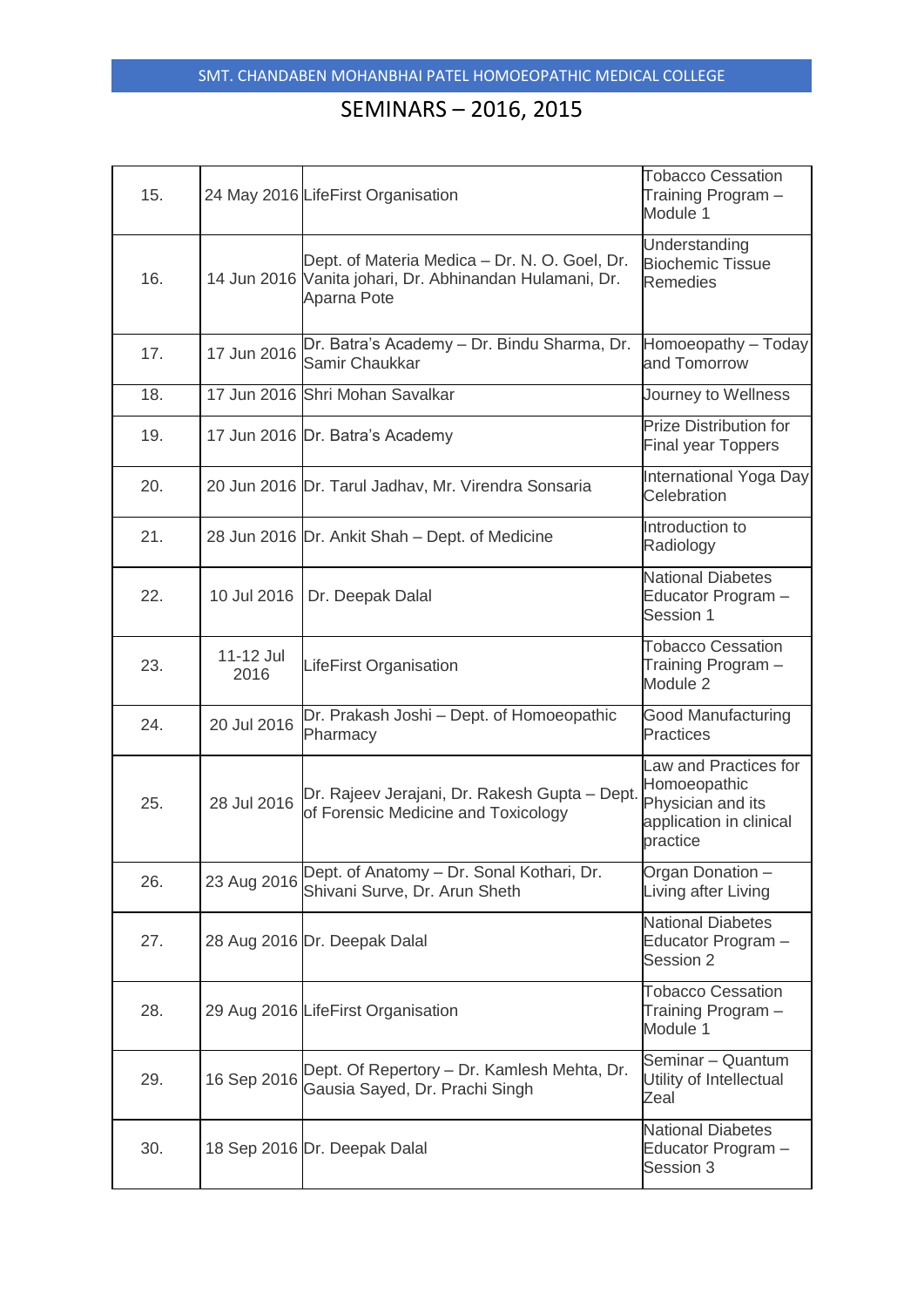| 31. | 21 Sep 2016               | Dept. of Physiology - Dr. Ashish Nanabhai,<br>Dr. Silloo Patel, Dr. Avishkar Zagday | <b>Updates on Global</b><br>Obesity Epidemic-<br>Consequences and<br>Management                         |
|-----|---------------------------|-------------------------------------------------------------------------------------|---------------------------------------------------------------------------------------------------------|
| 32. | 22 Sep 2016               | Dept. of Obstetrics and Gynecology - Dr.<br>Trupti Deorukhkar, Dr. Kanika Sabharwal | Lactation - Recent<br><b>Advances and Current</b><br>Trends                                             |
| 33. | 22 Sep 2016               | Dept. Of Repertory - Dr. Kamlesh Mehta, Dr.<br>Gausia Sayed, Dr. Prachi Singh       | <b>Classroom Seminar</b><br>and Poster<br>Presentation                                                  |
| 34. | 23 Sep 2016               | Dept. Of Repertory - Dr. Kamlesh Mehta, Dr.<br>Gausia Sayed, Dr. Prachi Singh       | <b>Classroom Seminar</b><br>and Poster<br>Presentation                                                  |
| 35. |                           | 27 Sep 2016 LifeFirst Organisation                                                  | <b>Tobacco Cessation</b><br>Training Program -<br>Module 1 – Batch 3                                    |
| 36. | 9 Oct 2016                | Dr. Deepak Dalal                                                                    | <b>National Diabetes</b><br>Educator Program -<br>Session 4                                             |
| 37. | 13 Nov 2016               | Dr. Deepak Dalal                                                                    | <b>National Diabetes</b><br>Educator Program -<br>Session 5                                             |
| 38. | 23-24 Nov<br>2016         | LifeFirst Organisation                                                              | <b>Tobacco Cessation</b><br>Training Program -<br>Module 2 - Batch 2                                    |
| 39. | $30$ Nov $-1$<br>Dec 2016 | LifeFirst Organisation                                                              | <b>Tobacco Cessation</b><br>Training Program -<br>Module 2 - Batch 3                                    |
| 40. | 11 Dec 2016               | Dr. Deepak Dalal                                                                    | <b>National Diabetes</b><br>Educator Program -<br>Session 6                                             |
| 41. |                           | 14 Dec 2016 Dr. Bhawisha Joshi                                                      | <b>Understanding Portrait</b><br>of a patient and<br>characteristics;<br>Selecting rubrics in a<br>case |

#### **SEMINARS – Outside Campus – Year 2016**

| --<br><b>NC</b><br>.C<br>- 1<br>$\mathbf{v}$<br>المستقل المنا | <b>AKER</b><br>S | TADIO<br>יי | . |
|---------------------------------------------------------------|------------------|-------------|---|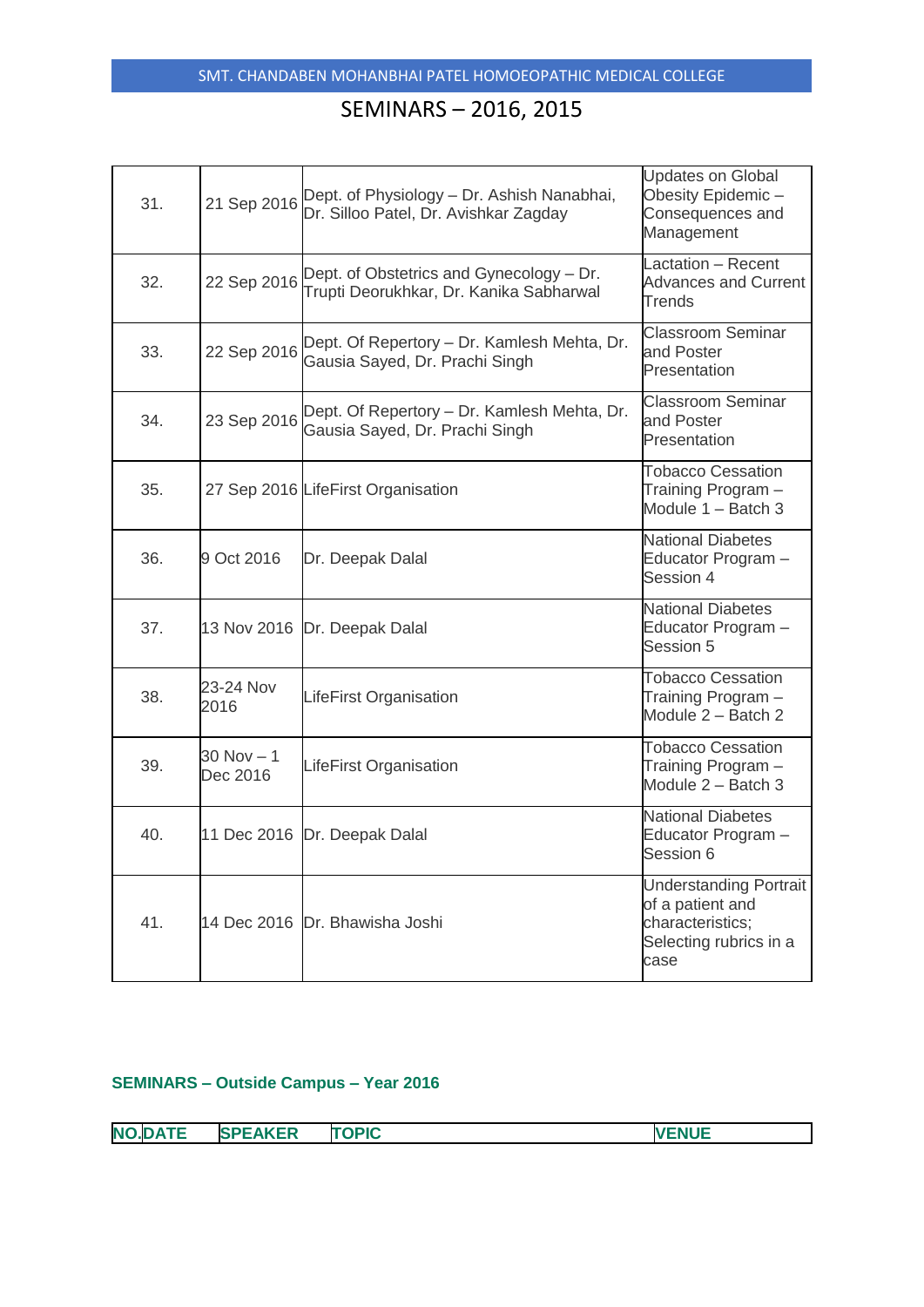| $15 -$<br>17 Jan<br>2016 | Dr. Tarul<br>Jadhav     | Ageing gracefully with Homeopathy                                                                                                                                                           | <b>INDOMEDICON</b><br>Seven Hills Hospital,<br>Andheri    |
|--------------------------|-------------------------|---------------------------------------------------------------------------------------------------------------------------------------------------------------------------------------------|-----------------------------------------------------------|
| 16-<br>17 Jan<br>2016    | Dr. Rakesh<br>Gupta     | Clinical study of 30 cases demonstrating<br>efficacy of Homeopathic principle and IPD<br>management in treatment of Dengue<br>epidemic in Mumbai at Shree Mumbadevi<br>Homeopathic Hospital | All India<br>Homeopathic<br>Scientific Seminar,<br>Nagpur |
| 16-<br>17 Jan<br>2016    | Dr. Jayesh<br>Dhingreja | Case presentation - a case of Chyluria<br>resulting from a Chylo-Lymphatic<br>Malformation of kidney                                                                                        | All India<br>Homeopathic<br>Scientific Seminar,<br>Nagpur |

### **SEMINARS – Campus – Year 2015**

|                | <b>No.DATE</b> | <b>TOPIC</b>                                                                                                                                                         | <b>RESOURSE PERSONS</b>                                                                             |
|----------------|----------------|----------------------------------------------------------------------------------------------------------------------------------------------------------------------|-----------------------------------------------------------------------------------------------------|
| 1              | 17 Jan<br>2015 | Allergic rhinitis                                                                                                                                                    | Dr. Nimish Shukla                                                                                   |
| $\overline{2}$ | 14 Feb<br>2015 | Polarity Analysis & Research on ADD /<br><b>ADHD Cases (International Seminar)</b>                                                                                   | Dr. Heiner Frei (Switzerland); Dr.<br>Prabhakar Devadiga; Dr. Jayesh<br>Dhingreja; Dr. Rakesh Gupta |
| 3              |                | 2 Mar 2015 Emergency Medical Services & Basic Life<br>Support                                                                                                        | Dr. Pallavi                                                                                         |
| 4              |                | Approach and Methodology in<br>Homeopathy-Past, Present and Future-<br>7 Apr 2015 Hahnemannian Week Talking about<br>Homeopathy- Lessons from the past<br>reminisces | Dr. Rajan Sankaran                                                                                  |
| 5              | 8 Apr 2015     | Approach and Methodology in<br>Homeopathy-Past, Present and Future-<br>Hahnemannian Week Present, Sycosis,<br>Cancer cases                                           | Dr. Farokh Master                                                                                   |
| 6              | 9 Apr 2015     | Approach and Methodology in<br>Homeopathy-Past, Present and Future-<br>Hahnemannian Week Homeopathy at<br>Present and Future projections                             | Dr. Prabhakar Devadiga                                                                              |
| $\overline{7}$ | 9 Apr 2015     | Approach and Methodology in<br>Homeopathy-Past, Present and Future-<br>Hahnemannian Week Global view of<br>spread of Homeopathy- Present and Future                  | Dr. Bindu Sharma                                                                                    |
| 8              | 22 Apr<br>2015 | Case Taking in Children & Homeopathic<br>Management                                                                                                                  | Dr. Dinesh Chauhan                                                                                  |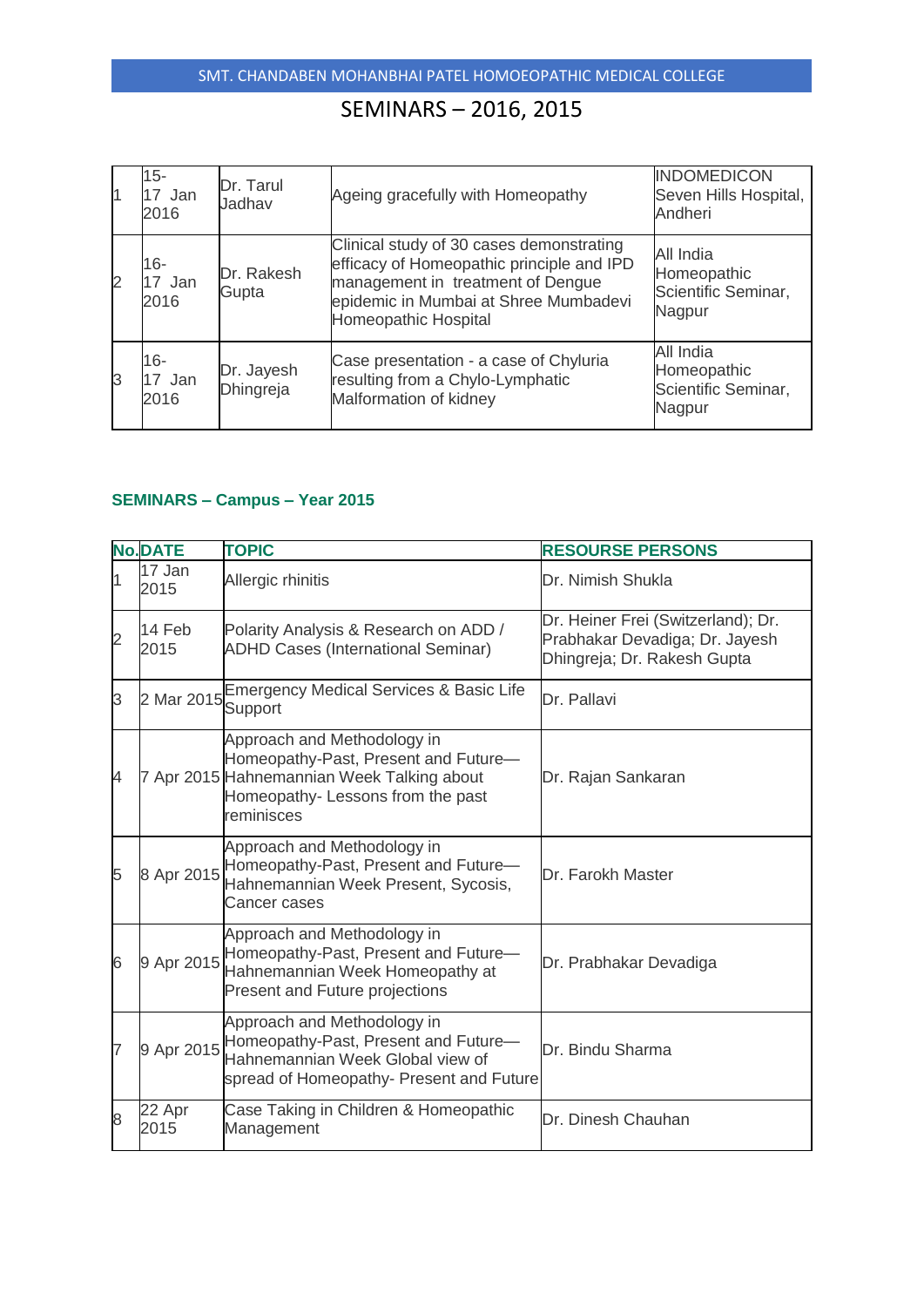| 9  | 22 Apr<br>2015    | Medicolegal Aspect for Homeopaths                                                                                                  | Dr. Kamat                                                                                                                              |
|----|-------------------|------------------------------------------------------------------------------------------------------------------------------------|----------------------------------------------------------------------------------------------------------------------------------------|
| 10 | 15 May<br>2015    | International Workshop for Brazilian<br>Homeopaths Practice & Principles of<br>Homeopathy- Arthritis, Acute cases                  | Dr. Nimish Mehta                                                                                                                       |
| 11 | 16 May<br>2015    | International Workshop for Brazilian<br>Homeopaths Practice & Principles of<br>Homeopathy-Rare Remedies                            | Dr. Nimish Shukla                                                                                                                      |
| 12 | 17 May<br>2015    | International Workshop for Brazilian<br>Homeopaths Practice & Principles of<br>Homeopathy(In association with Batra's<br>Academy)- | Department of Repertory                                                                                                                |
| 13 | 17 May<br>2015    | International Workshop for Brazilian<br>Homeopaths Practice & Principles of<br>Homeopathy- Acute surgical emergencies              | Dr. Prabhakar Devadiga                                                                                                                 |
| 14 | 18 May<br>2015    | International Workshop for Brazilian<br>Homeopaths Practice & Principles of<br>Homeopathy-Skin                                     | Dr. Neeraj Goel                                                                                                                        |
| 15 | 19 May<br>2015    | International Workshop for Brazilian<br>Homeopaths Practice & Principles of<br>Homeopathy- Autoimmune Disorders                    | Dr. Kamlesh Mehta                                                                                                                      |
| 16 | 21 Jun<br>2015    | Benefits of Yoga                                                                                                                   | Dr. Tarul Jadhav                                                                                                                       |
|    |                   | 17 8 Jul 2015 Homeopathy and pathological cases                                                                                    | Dr. Sujit Chaterjee                                                                                                                    |
| 18 | 4 Aug<br>2015     | Study of MM with common polycrest<br>remedies                                                                                      | Dr. Sachindra Joshi                                                                                                                    |
| 19 | 6 Aug<br>2015     | Recognizing and dealing with<br>disorders(Past Life)                                                                               | Dr. Hemal Trivedi                                                                                                                      |
| 20 | 11 Aug<br>2015    | Body Quest 2015                                                                                                                    | Department of Anatomy                                                                                                                  |
| 21 | 12 Aug<br>2015    | Challenges and management of OA, TKR                                                                                               | Dr. Kshitij Shah and Dr. Amir Badami                                                                                                   |
| 22 | 19-20 Aug<br>2015 | <b>Workshop Seminar</b>                                                                                                            | Department of Physiology                                                                                                               |
| 23 | 20<br>Aug 2015    | Understanding Individuality through<br>temperaments                                                                                | Dr. Parinaz Humranwala                                                                                                                 |
| 24 | 2 Sep<br>2015     | PRP and stem cell therapy for Skin & Hair                                                                                          | Dr. Jhoomer Jaitley                                                                                                                    |
| 25 | 5 Sep<br>2015     | Seminar on Evidence based Homeopathy                                                                                               | Dr. N. O. Goel; Dr. Nimish Shukla;<br>Dr. Amir Badami; Dr. Jayesh<br>Dhingreja; Dr. Rakesh Gupta; Dr.<br>Gausia Sayed; Dr.Tarul Jadhav |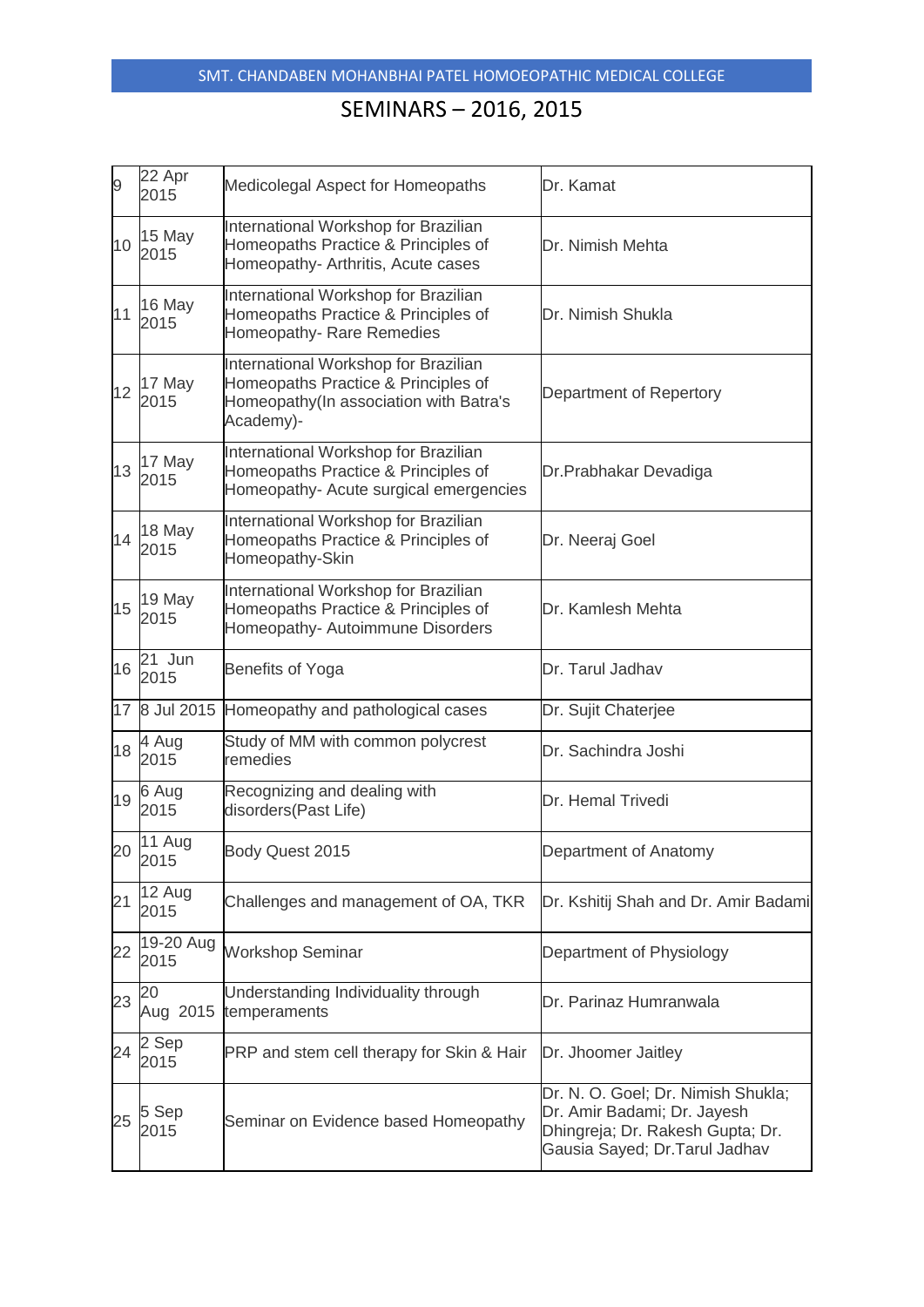| 26 | 7 Sep<br>2015  | Correlation of Miasm and pathology                                                                                        | Department of Pathology- Dr. Prachi<br>Bedekar and Dr. Kanika Sabharwal                |
|----|----------------|---------------------------------------------------------------------------------------------------------------------------|----------------------------------------------------------------------------------------|
| 27 | 9 Sep<br>2015  | <b>Study of Repertory</b>                                                                                                 | Dr. Gaurang Gaikwad                                                                    |
| 28 | 11 Sep<br>2015 | Integration of past life, reflections and<br>energy travel into subconscious to assist<br>Healing (International Seminar) | Dr. Hans Tan Dem (Netherland); Dr.<br>Patricia Ann Caetano (U.K.); Dr.<br>Hemal Vajani |
| 29 | 23 Sep<br>2015 | Conceptual integration: approaches for<br>prescribing in Gynecological Cases                                              | Dr. Trupti Deorukhkar                                                                  |
| 30 | 30 Sep<br>2015 | Disaster management and First Aid                                                                                         | Dr. Rachna Nayak and Dr. Shilpa                                                        |
| 31 | 16 Oct<br>2015 | Leadership Program - Why do we miss the<br>bus                                                                            | Dr. Jawahar Shah                                                                       |
| 32 | 21 Oct<br>2015 | Case taking in pediatrics                                                                                                 | Dr. Sunita Gandhi                                                                      |
| 33 | 18 Nov<br>2015 | CT Scans in everyday practice                                                                                             | Dr. Roshan Shetty                                                                      |
| 34 | 27 Nov<br>2015 | Management of Pathological Diseases                                                                                       | Dr. Sadaf Ulde                                                                         |
| 35 | 22 Dec<br>2015 | <b>Industrial Pharmacy</b>                                                                                                | Department of Pharmacy-Dr.<br>Parizad Damania and Dr. Sumit Goel                       |

#### **SEMINARS – Outside Campus – Year 2015**

| <b>SR.NO.DATE</b> |                | <b>SPEAKER</b>            | <b>TOPIC</b>                                                                                                     | <b>VENUE</b>                            |
|-------------------|----------------|---------------------------|------------------------------------------------------------------------------------------------------------------|-----------------------------------------|
|                   | Jan 2015 Mehta | Dr. Nimish                | Scope Of Homeopathy in Down's Syndrome Club, Mumbai                                                              | Juhu Vile Parle                         |
| $\overline{2}$    | 18 Mar<br>2015 | Dr. Prabhakar<br>Devadiga | Fellowship in Homeopathic Dermatology -<br>Seminar - Scope and Future Projection of<br>Homeopathy in Dermatology | <b>Batras Academy</b><br>- MUHS, Mumbai |
| 3                 | 18 Mar<br>2015 | Dr. Nimish<br>Mehta       | Fellowship in Homeopathic Dermatology -<br>Seminar - Case taking and Psychosomatic<br>aspects                    | Batras Academy-<br>MUHS, Mumbai         |
| 4                 | 15 May<br>2015 | Dr. Nimish<br>Mehta       | Treatment of Arthritis with Homeopathy and<br>integrated management                                              | <b>Batras Academy-</b><br>MUHS, Mumbai  |
| 5                 | 16 May<br>2015 | Dr. Nimish<br>Shukla      | <b>Acute Prescriptions</b>                                                                                       | <b>Batras Academy-</b><br>MUHS, Mumbai  |